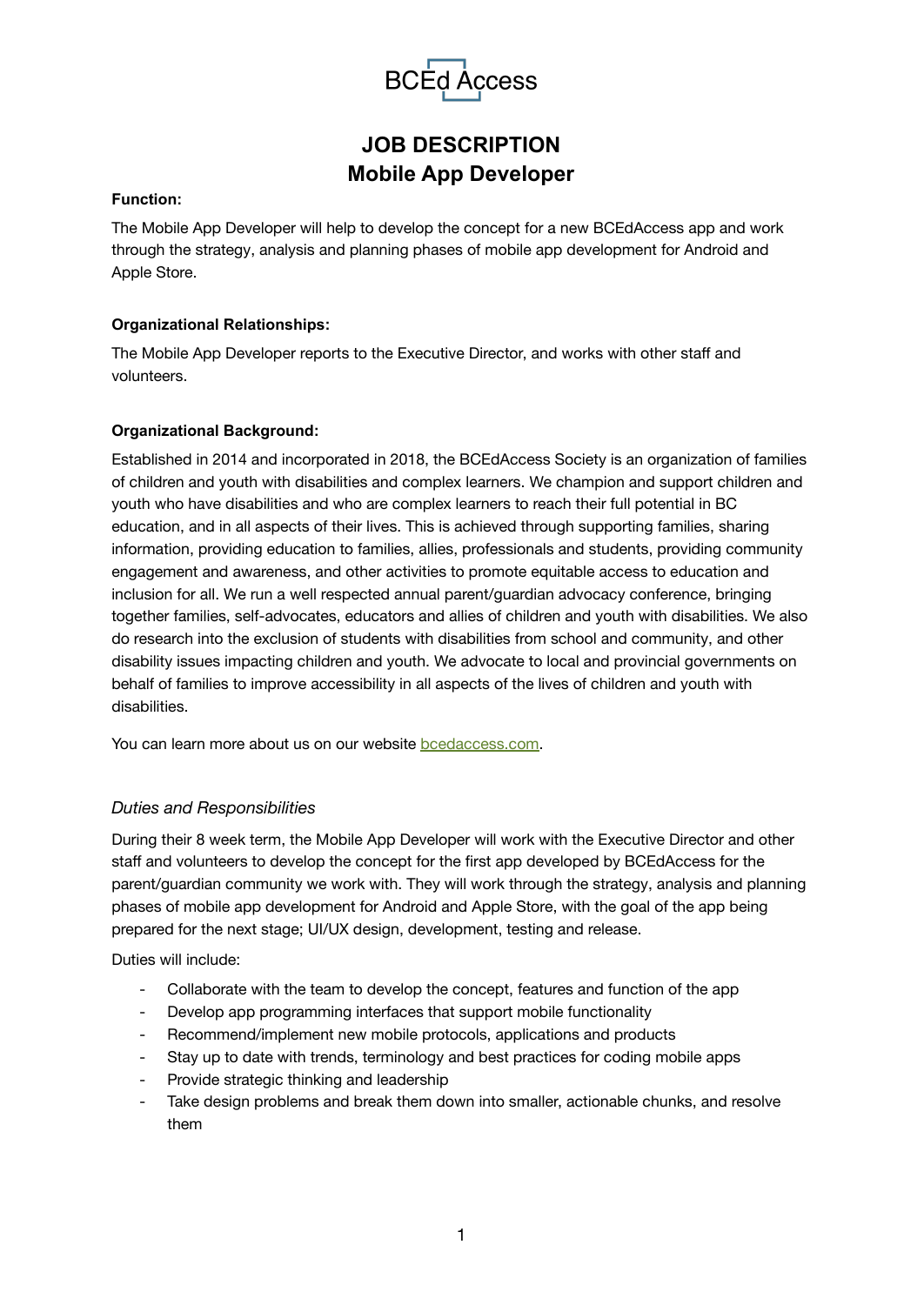

## *Qualifications*

## Required:

- Studying or completed computer science, interaction design, cognitive science or related degree
- Good design skills with strong understanding of typography, colours, intuitive design, palette development, details and aesthetics
- Good understanding of user-experience design for web and mobile applications
- Proven skills and experience in concept development and strategy, analysis and planning for web and/or mobile applications (show portfolio)
- Advanced knowledge of software such as Photoshop, UXPin, InvisionApp, and other relevant tools
- Demonstrated skills in use and collaboration in Word, Excel, Powerpoint, Google Suite
- Comfort collaborating within a larger team
- Ability to work remotely and unsupervised
- Possess excellent organizational and communication skills

Other Useful Skills and Experience:

- Previous experience with advocacy for students with disabilities
- Lived-experience with BC schools
- Knowledge of education, disabilities, human rights, social justice
- Political science, marketing, business
- Event planning/volunteering/nonprofit experience

**Job Type:** Contract, 8 week duration **Anticipated Start Date:** May 14, 2022 **Pay:** \$20.20 per hour **Hours:** 30 hours per week **Location:** Supervised telecommuting (online)

### *How to apply*

This position is made available through funding from the Government of Canada. Canada Summer Jobs is an initiative of the Youth Employment and Skills Strategy, which, "aims to provide flexible and holistic services to help all young Canadians develop the skills and gain paid work experience to successfully transition into the labour market". To be eligible for a Summer Job position with BCEdAccess Society applicants must be between 15-30 years old.

**BCEdAccess is committed to being an inclusive, equitable and accessible employer. We want everyone in our organization to feel valued and welcome. Pursuant to Section 42 of the BC Human Rights code, preference in this job posting will be given to candidates who are disabled, Indigenous, Black and People of Colour, LGBTQ2S+, or from other protected classes. Candidates from these groups who wish to qualify for preferential consideration must self-identify, and if you need accommodation in any or all aspects of the selection process, just let us know. Self-identification information will be kept confidential to the hiring committee and discarded after the hiring process is complete.**